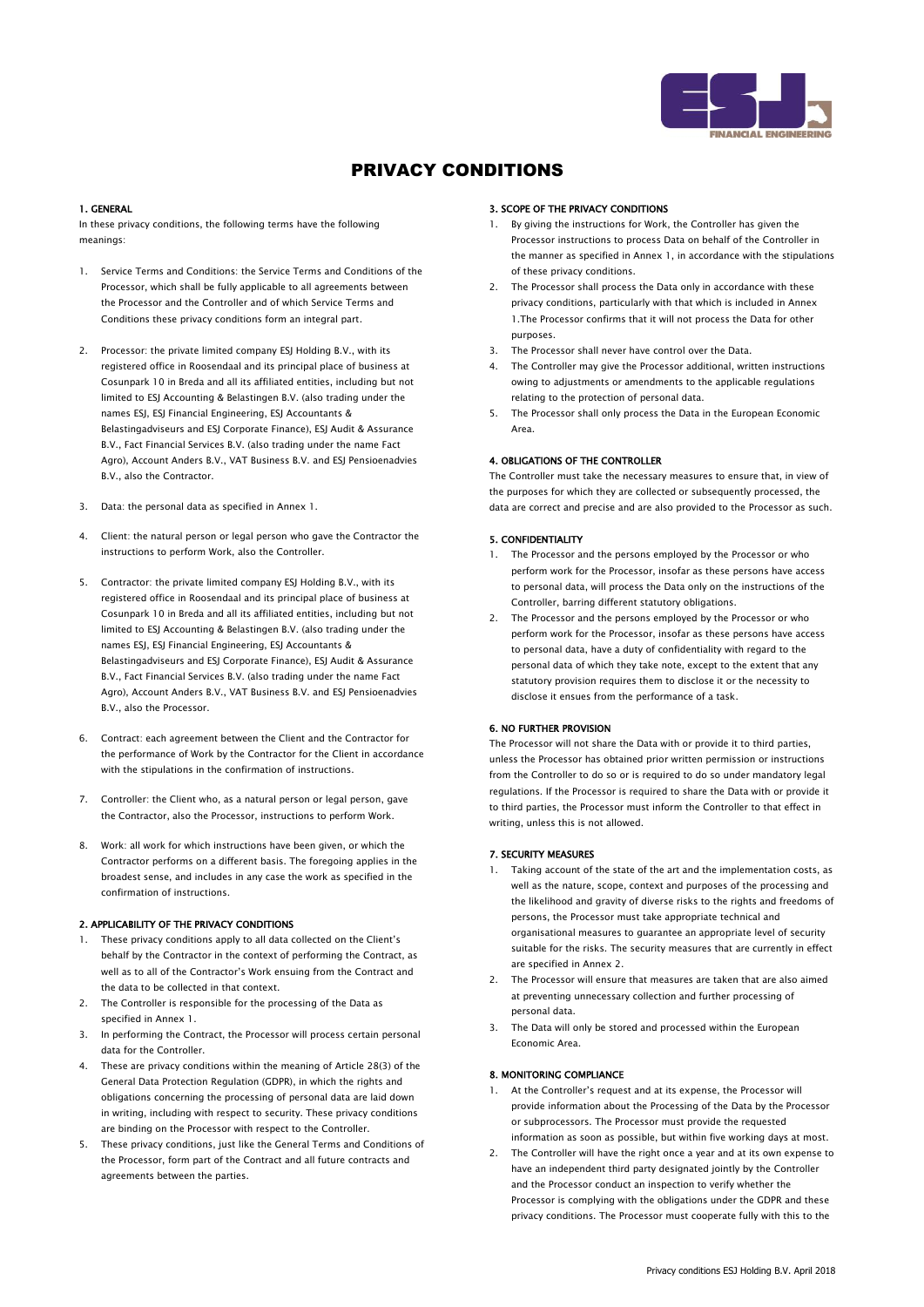

extent reasonably necessary. The Processor will be entitled to charge the Controller for costs it incurs as part of the inspection.

- 3. In the context of its obligation under paragraph 1 of this article, the Processor must provide the Controller or a third party engaged for such purpose by the Controller with, in any case:
	- 1 all relevant information and documents;
	- 2 access to all relevant buildings, information systems and Data.
- 4. The Controller and the Processor must consult with each other as soon as possible after the report is ready in order to address any risks and shortcomings. The Processor will take measures at the Controller's expense to bring the risks and shortcomings discovered to a level that is acceptable to the Controller, or to remove them, unless the parties have agreed otherwise in writing.

#### 9. DATA LEAK

- 1. As soon as possible after the Processor has taken note of an incident or data leak that relates or may relate (partly) to the Data, the Processor will inform the Controller of this by way of the Controller's contact details known to the Processor. The Processor will then provide information on the nature of the incident or data leak, the Data affected, the determined and expected consequences of the incident or data leak for the Data and the measures the Processor has taken and will take.
- 2. The Processor will support the Controller in reporting to data subjects and/or authorities.

### 10. SUBPROCESSORS

- 1. If the Processor has prior (general) permission to outsource its obligations to third parties, the Processor will inform the Controller of its intention to engage the subprocessor. The Processor will give the Controller a period of seven working days to object to the engagement of the subprocessor, and will engage the subprocessor only after the period of seven days has expired without the Controller having lodged an objection, or if the Controller has stated that it has no objection to the engagement of the subprocessor.
- 2. If the Processor has no prior permission to outsource its obligations to third parties, the Processor will request prior permission to engage the subprocessor.
- 3. The Processor will ensure that the subprocessor is subjected to these privacy conditions, or to a subprocessor's agreement containing the same obligations as these privacy conditions.

#### 11. OBLIGATIONS TO COOPERATE AND RIGHTS OF DATA SUBJECTS

- 1. At the Controller's request, the Processor will cooperate in case of a complaint, question or request from a data subject or investigations or inspections by the Dutch Data Protection Authority.
- 2. The Processor will assist the Controller at the latter's request and expense in carrying out a data-protection impact assessment.
- 3. If the Processor receives a request directly from a data subject for inspection, correction or deletion of his or her Data, the Processor will inform the Controller of receipt of the request within two working days. The Processor will follow all written instructions from the Processor as a result of such a request from the data subject as soon as possible. The Processor will take the necessary, appropriate technical and organisational measures needed to comply with such instructions from the Controller.
- 4. If instructions from the Controller to the Processor result in conflict with any statutory provisions relating to Data Protection, the Processor will notify the Controller to this effect.

#### 12. DURATION AND TERMINATION

- 1. These privacy conditions will be valid as long as the Processor has instructions from the Controller to process Data under the Contract concluded between the Controller and Processor. As long as the Processor performs Work for the Controller, these privacy conditions will annly to this relationship.
- 2. If the Processor is required under a statutory retention obligation to save certain Data and/or documents, computer discs or other data carriers containing Data for a statutory period, the Processor will provide for the destruction of these Data or documents, computer discs or other data carriers within four weeks after the statutory retention obligation has passed.
- 3. Upon termination of the Contract between the Controller and the Processor, the Controller may request the Processor to return all documents, computer discs and other data carriers containing Data to the Controller at the Controller's expense. In this event, the Processor will provide the Data in the form as available at the Processor. Insofar as the data are located in a computer system or in another form as a result of which the Data cannot reasonably be provided to the Controller, the Processor will provide the Controller with an accessible, readable copy of the Data. After this period expires, the Processor will proceed to destroy the Data permanently, unless the Processor is required to save the data under a statutory obligation.
- 4. Notwithstanding the stipulations in the rest of this Article 12, the Processor shall neither keep nor use any Data after the Contract ends.
- 5. The manner of destruction will be determined in consultation with the Controller. After destruction, the Processor will provide the Controller with written confirmation of this.
- 6. Notwithstanding the stipulations in the rest of this Article 12, the Processor shall neither keep nor use any Data after the Contract ends.

#### 13. NULLITY

If one or more stipulations from these privacy conditions is null and void or is nullified, the other conditions will remain fully applicable. If any stipulation of these privacy conditions is not legally valid, the parties will negotiate on the contents of a new stipulation, which will resemble the contents of the original stipulation as closely as possible.

#### 14. APPLICABLE LAW AND CHOICE OF FORUM

- 1. These privacy conditions shall be governed by Dutch law.
- 2. All disputes in connection with the privacy conditions or their implementation will be brought before the competent judge at the District Court of Breda.

| Client    | ٠                    |
|-----------|----------------------|
| Name      | ٠<br>$\cdot$ $\cdot$ |
| Date      | ٠                    |
| Signature | ٠                    |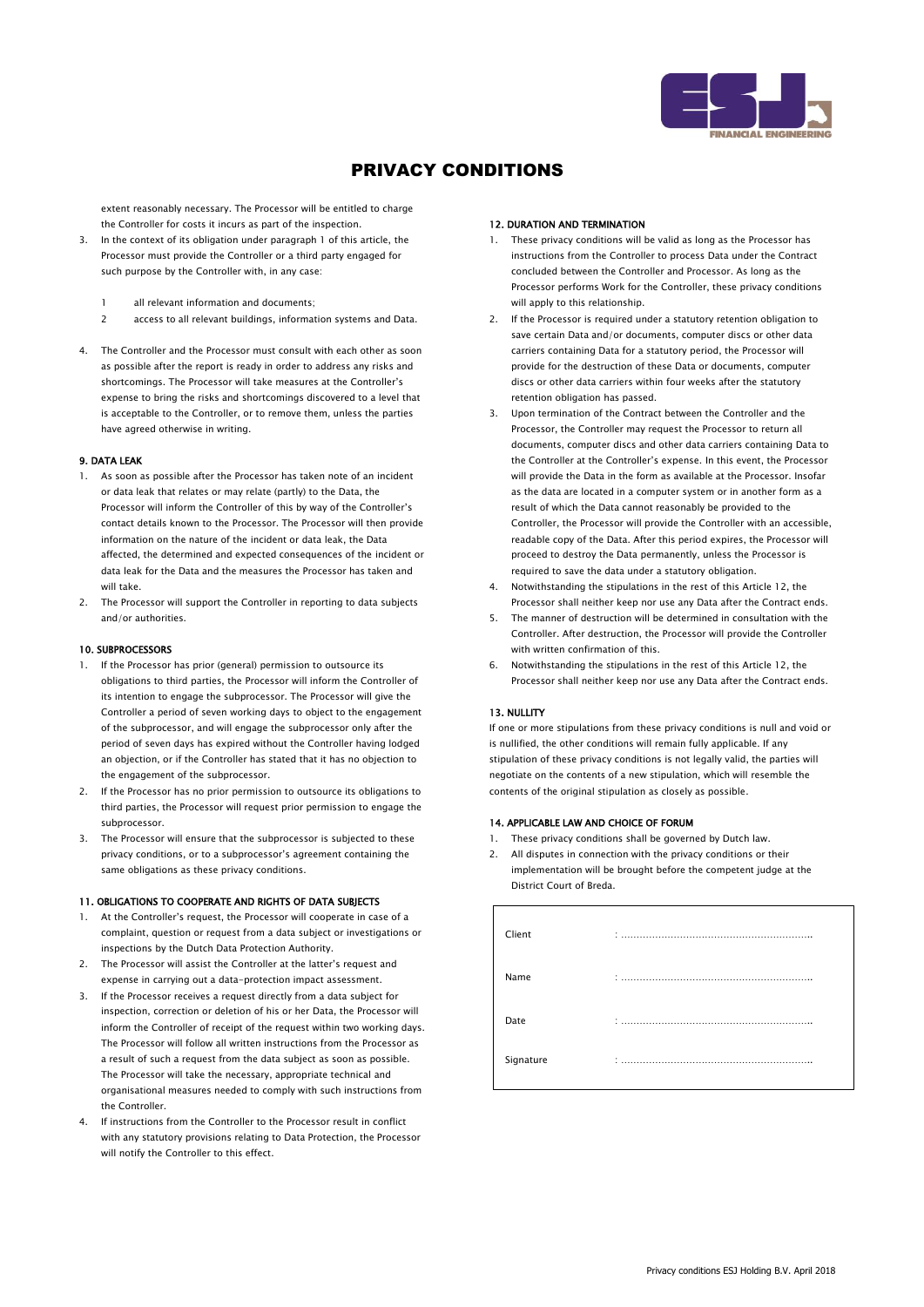

# ANNEX 1 DATA AND PURPOSES

## DATA

The Controller will have the Processor process the following Data in the context of the assignment, which includes, but is not limited to, personnel administration, payroll records and financial accounting:

- 1. Name (initials, surname)`;
- 2. Telephone number;
- 3. Email address;
- 4. Date of birth;
- 5. Place of residence;
- 6. ID card Data (in connection with the Money Laundering and Terrorist Financing (Prevention) Act);
- 7. Financial Data, both business and private;
- 8. Name and address details and Citizen Service Number (BSN) of staff of the Controller.

## PURPOSES

The activities for which the above-mentioned Data may be processed, only if necessary, are in any case:

- 1. The activities to be considered the primary services, in relation to which the Controller has given the Processor instructions;
- 2. Maintenance, including updates and releases of the system made available to the Controller by the Processor or subprocessor;
- 3. Data and technical administration, also by a subprocessor;
- 4. Hosting, also by a subprocessor.

# CATEGORIES OF DATA SUBJECTS

The Data that will be processed relate to the following data subjects:

- 1. Members of the Controller's staff;
- 2. Owners of single proprietorships, commercial partnerships, other partnerships, etc.;
- 3. Officers of foundations;
- 4. Private individuals for the purposes of tax returns and consultancy.